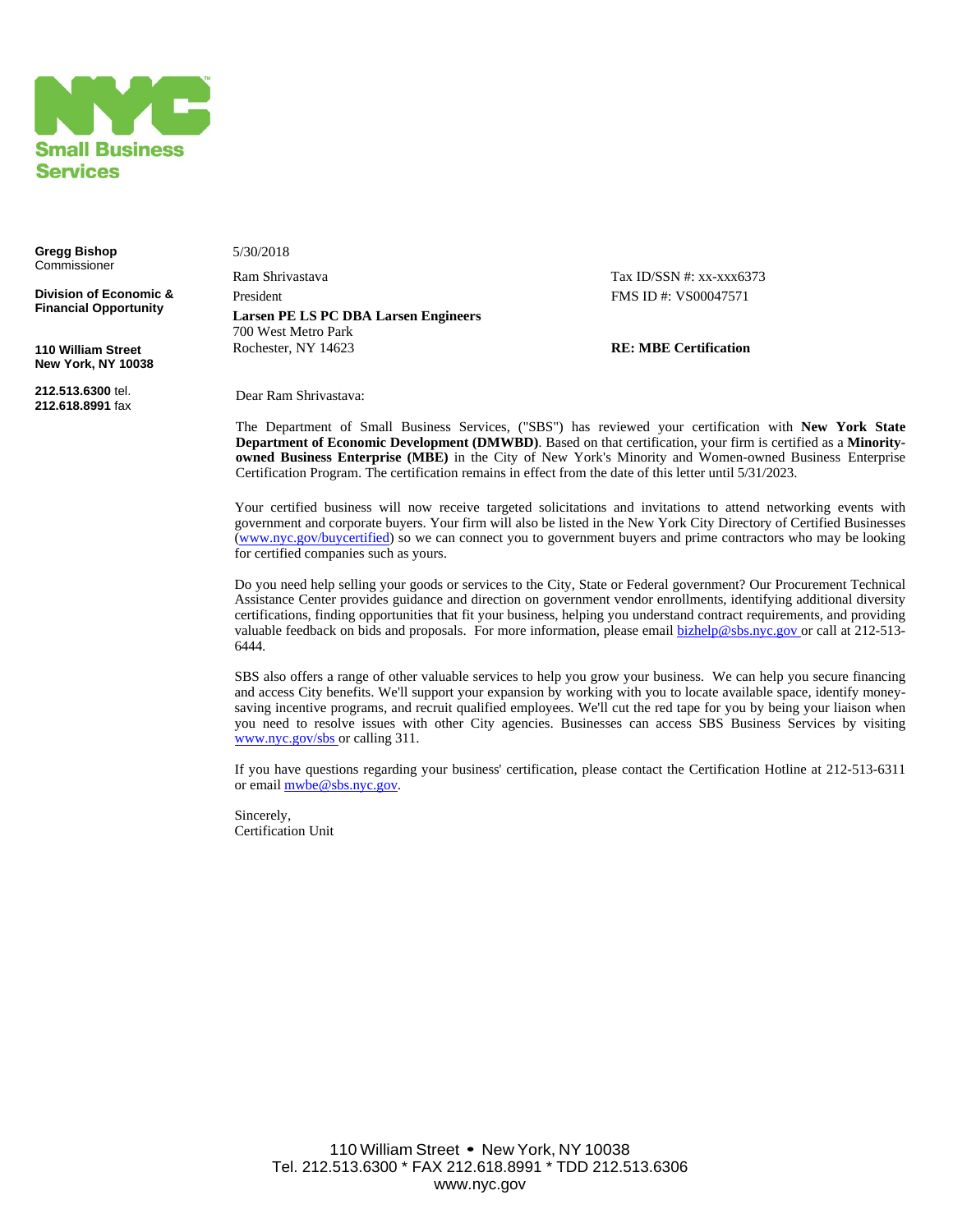

careers businesses neighborhoods

## **Certificate**

## **Larsen PE LS PC DBA Larsen Engineers**

This certificate acknowledges that this company has met the criteria as established by the MBE Program at the NYC Department of Small Business Services and is therefore certified as a Minority-owned Business Enterprise (M/WBE).

Certificate Number

Expires on

**MWCERT2018-10086**

**5/31/2023**

& Blosi

Bill de Blasio, Mayor Gregg Bishop, Commissioner